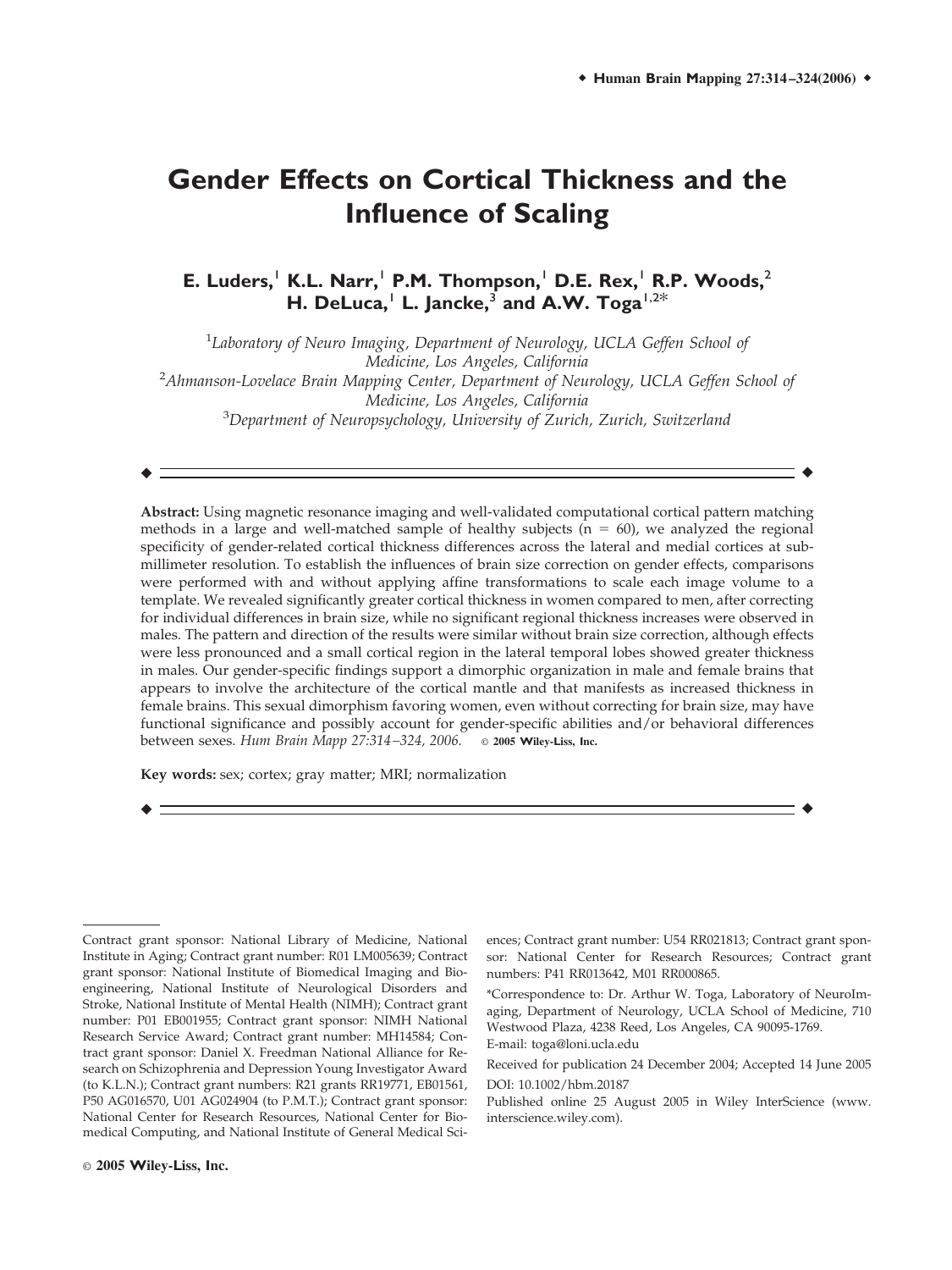## **INTRODUCTION**

Advances in imaging methods and analysis tools have provided new insights into the sexual dimorphisms of the human brain. For example, prior brain imaging studies have identified gender-specific differences in regions of interest [Frederikse et al., 1999; Goldstein et al., 2001; Nopoulos et al., 2000; Paus et al., 1996; Schlaepfer et al., 1995] or over the whole brain or cortex using measures such as curvature, cortical complexity, volume and surface area, and gray matter (GM) volume and concentration [Barta and Dazzan, 2003; Goldstein et al., 2001; Good et al., 2001a; Luders et al., 2004; Nopoulos et al., 2000]. The thickness of the cortex reflects the underlying cyto- and myeloarchitecture of the brain (the organization of cortical layers, the size, number, and density of neuronal cell bodies and/or synaptic connections, and the myelination of fibers). The analysis of cortical thickness, although related to regional measures of cortical GM volume and concentration, may thus provide new insights into gender-related differences in brain morphology.

With novel computational image analysis algorithms [Fischl and Dale, 2000; Jones et al., 2000; Kabani et al., 2001; Lerch and Evans, 2005; Memoli et al., 2004], cortical thickness can be measured over the entire cortex, but few magnetic resonance imaging (MRI) studies have analyzed gender differences in cortical thickness specifically. Some studies, however, have examined gender effects while assessing neurodevelopmental or disease-related hypotheses [Kuperberg et al., 2003; Narr et al., 2004; Salat et al., 2004; Sowell et al., 2004]. Specifically, Narr et al. [2004] examined sex differences collapsed across groups of schizophrenia patients and healthy controls, showing thicker parietal cortices in women and thicker medial frontal regions in men. Cortical thickness differences were not measured in healthy subjects separately, and patients with schizophrenia showed decreased cortical thickness in several cortical regions, while gender interactions were present. A different study conducted to investigate the influence of aging revealed a trend toward larger global thickness in males in the left and right hemispheres [Salat et al., 2004], while another study revealed no significant differences between men and women [Nopoulos et al., 2000].

In the context of sparse and inconsistent results concerning gender differences in cortical thickness, our goal was to examine gender effects on regional thickness across the entire lateral and medial cortices with submillimeter resolution in a large and well-matched sample of healthy subjects. Young adults with a relatively narrow age range were selected to minimize the influences of age and possible interactions of age with gender. These have been found to influence brain tissue volumes and cortical thickness measures in previous studies [Courchesne et al., 2000; De Bellis et al., 2001; Good et al., 2001b; Sowell et al., 2003, 2004]. We further aimed to establish the presence and direction of gender differences in cortical thickness using both *scaled* (after transforming images into standard ICBM-305 space applying 12 parameter transformations) and *unscaled* imaging data (after applying 6-parameter rigid-body transformations). Many

previous studies assessing gender differences in GM concentration using voxel-based morphometry [VBM; Ashburner and Friston, 2000] and sulcal pattern matching approaches [Thompson et al., 2004] have conducted analyses on data scaled to a template using linear or nonlinear registrations. These normalization procedures are performed to control for global shape and brain size differences. The optimized VBM procedure [Ashburner and Friston, 2000; Good et al., 2001b] contains a volume-preserving step (by modulating the intensity values in the segmented images by the Jacobian determinants, or volume expansion factors, derived from the spatial normalization). Even so, the issue of how spatial normalizations alter gender differences in morphological features has been largely neglected. We hypothesized that gender effects would parallel previous findings of global increases of GM percentages and proportions, as well as larger cortical GM volume and concentration in normalized (scaled) data in females compared to males [Goldstein et al., 2001; Good et al., 2001a; Gur et al., 1999; Luders et al., 2002]. Specifically, we expected regionally increased cortical thickness in women after brain size normalizations. In contrast, we expected gender differences to be less pronounced when examining brains in their original dimensions (without scaling).

#### **SUBJECTS AND METHODS**

#### **Subjects and MRI Acquisition**

We analyzed the brains of 60 right-handed, healthy subjects selected from a database of high-resolution anatomical MR images acquired at the Center for Neuroscientific Innovation and Technology (ZENIT), Magdeburg, Germany. Male and female subjects were matched in terms of numbers (30 women, 30 men) and age (women:  $24.32 \pm 4.35$  years; men:  $25.45 \pm 4.72$  years). Handedness was determined by referring to self-reports of hand preference. Subjects were volunteers and included university students from different faculties who were recruited via notice board and/or Internet advertisements. All subjects gave informed consent according to institutional guidelines (Ethics Committee of the University of Magdeburg).

Images were obtained on a 1.5 T MRI system (General Electric, Waukesha, WI) using a T<sub>1</sub>-weighted spoiled gradient echo pulse sequence with the following parameters: TR  $= 24$  ms, TE = 8 ms, 30° flip angle, FOV = 250  $\times$  250 mm<sup>2</sup>, matrix size =  $256 \times 256 \times 124$ , voxel size =  $0.98 \times 0.98 \times$ 1.5 mm.

#### **Image Processing**

Image volumes passed through a number of preprocessing steps using several manual and automated procedures implemented using the LONI (Laboratory of Neuro Imaging) Pipeline Processing Environment [Rex et al., 2003]. First, we created an intracranial mask of the brain using a brain surface extraction algorithm tool (BSE) that is based on a combination of nonlinear smoothing, edge finding, and mor-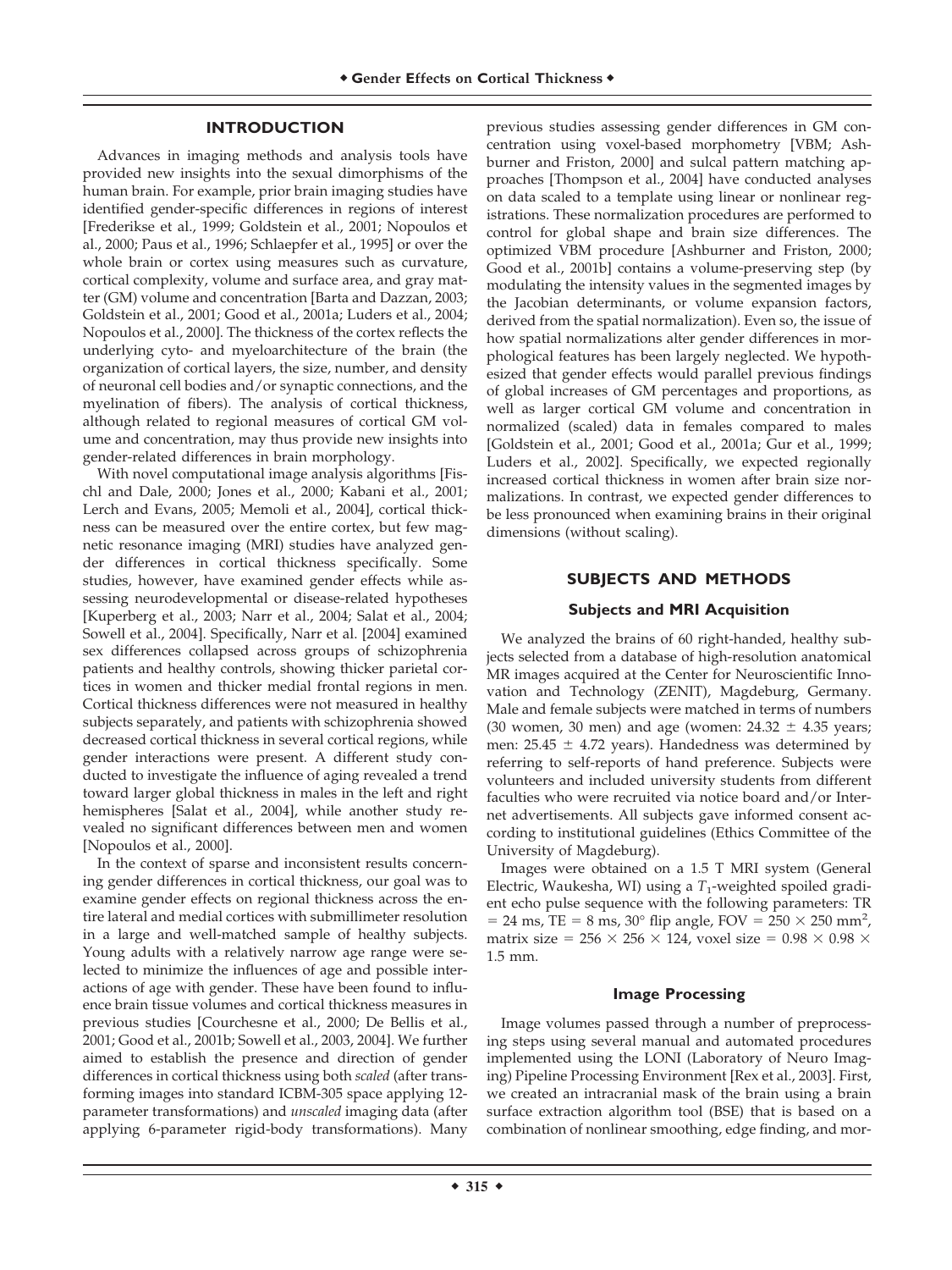

**Figure 1.** Summary of image preprocessing steps.

phologic processing [Shattuck and Leahy, 2002]. Any small errors in the masks were corrected manually to separate intracranial regions from surrounding extracranial tissue. Using these modified brain masks, all extracerebral tissues were removed from the image volumes. Brain masks and anatomical images were corrected for head alignment and individual differences in brain size by using an automatic 12-parameter linear registration [Woods et al., 1998] to transform each brain volume into the target space of the ICBM-305 average brain created by the International Consortium for Brain Mapping [Mazziotta et al., 1995]. After applying radiofrequency (RF) bias field corrections to eliminate intensity drifts due to magnetic field inhomogeneities, each image volume was segmented into different tissue types by classifying voxels based on their signal intensity values [Shattuck et al., 2001], followed by separating the left hemisphere from the right. Tissue classified brain volumes were resampled to 0.33 mm cubic voxels to improve the spatial resolution and precision of subsequent thickness measurements. These preprocessing steps are summarized and illustrated in Figure 1.

## **Cortical Thickness Measurement**

Cortical thickness—defined as the 3-D distance (in mm) between the inner GM–white matter (WM) border and the closest point on the outer surface (CSF–GM border)—was calculated using the Eikonal fire equation [Memoli et al., 2004; Sapiro, 2001; Thompson et al., 2004] applied to voxels that were classified as GM. More specifically, we identified the GM–WM interface as the set of voxels classified as GM that have at least one neighboring WM voxel, setting the distance values for this layer of voxels to zero [similar to the methods used by Miller et al., 2000; Ratnanather et al., 2001; Lohmann et al., 2003]. In order to estimate cortical thickness, we coded successive layers of voxels by assigning them a value equal to the closest 3-D distance to the GM–WM interface. That is, in a series of subsequent passes over the image (from inside to outside), layers that are adjacent to the voxel layer coded in the last step will be processed and assigned a distance value. The primary reason for this wavefront propagation is to prevent distances from propagating across cerebrospinal fluid (CSF) by setting the rules for serial propagation in such a way that this is forbidden. Essentially, the process computes the shortest distance from a given GM voxel to the nearest WM voxel, avoiding solutions where this line would pass through CSF. Avoidance of WM voxels is not necessary since the existence of a shortcut across WM automatically implies that the shortest path has not yet been found [Thompson et al., 2005].

Our approach circumvents the need to find an accurate surface representation of the GM–CSF interface, which can be difficult or impossible if no CSF appears to separate gyri across the walls of a deep sulcus. The current method will code GM voxels on either side of the sulcus with increasing distance values in a series of passes over the data until they meet in the middle. This method suffers from ambiguity when two GM surfaces meet without being separated by a CSF intensity voxel, due to partial voluming. In this case, the method must effectively assume that the boundary lies at the point that produces equal thickness for both of the opposing GM surfaces. However, this has virtually no impact on the results; for example assigning both surfaces 4 mm is effectively indistinguishable from assigning 3 mm and the other 5 mm (which might be the true values) due to the subsequent smoothing [Thompson et al., 2005].

We used volumetric (3-D) smoothing for the cortical thickness values, as the local maxima of the thickness field are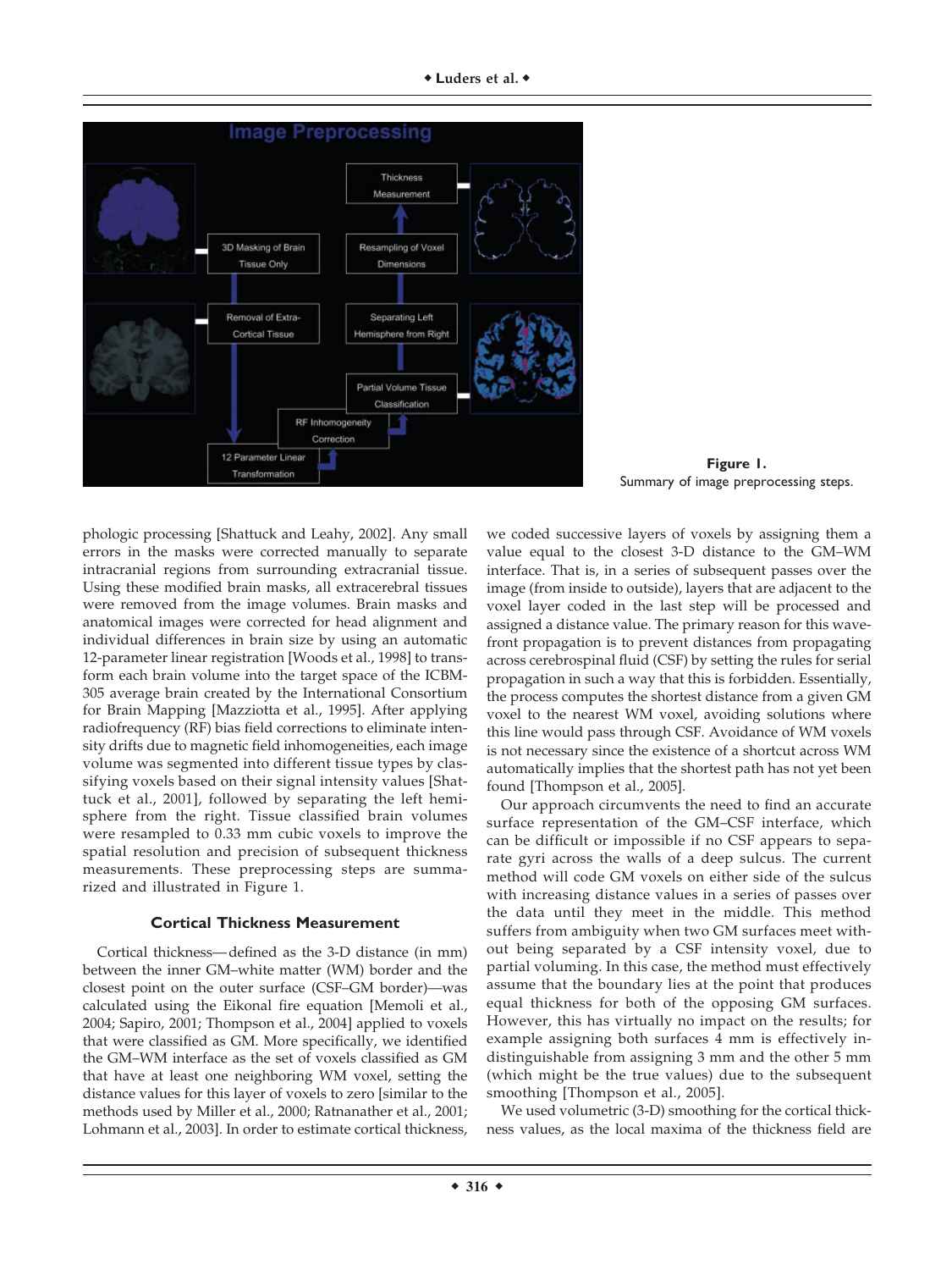defined in a volumetric format. That is, a local smoothing kernel of radius 15 mm is defined at each vertex on the cortical surface model. The mean distance code is computed for all voxels in the local maxima field that lie under the 15 mm kernel, disregarding voxels that are not in the local maxima field. This is equivalent to applying a uniform spatial filter of radius 15 mm to the local maxima field, only retaining voxels with nonzero values, and reading off the resulting values at each surface vertex. Alternate approaches for surface-based smoothing are under development by our group [Memoli et al., 2004] and others [Chung et al., 2005; Lerch and Evans, 2005; Salat et al., 2004]. Lerch and Evans [2005] noted that the dimensions of the smoothing kernel can be optimized for detecting differences in cortical thickness between groups. As we filter the thickness data using only values from the local maxima field, we only filter data in the cortical surface, which is advantageous for maintaining statistical power. One theoretical benefit of surfacebased smoothing is the use of the surface metric to define the kernel size and metrically covariant filters to optimize signal enhancement [see Memoli et al., 2004]. Future work will determine which filtering approach is optimal.

## **Cortical Pattern Matching**

Cortical pattern matching methods [Thompson et al., 2004] were used to spatially relate homologous regions of cortex between subjects in order to permit interindividual comparison of cortical thickness in equivalent surface locations. For that purpose we created 3-D cortical surface models for each hemisphere based on automatically generated spherical mesh surfaces that were continuously deformed to fit a threshold intensity value that best differentiates extracortical CSF from underlying cortical GM [MacDonald et al., 1994]. The idea of this deformation process is to use a starting mesh which is deformed until its borders fit to a given intensity threshold of the respective image.

As a result of the linear transformation procedure, the generated 3-D cortical surface models correspond globally in size, orientation, and parameter space coordinates. Nevertheless, the same parameter space coordinates, within each cortical surface model, do not yet index the same anatomy across all subjects. Therefore, the cortical surface models from each individual were used to identify and manually outline 16 sulci in each lateral hemisphere as well as 12 sulci in each medial hemisphere, where raters (lateral: E.L.; medial: H.DL.) were blind to group status. The outlined lateral sulci included the Sylvian fissure, central, post-, and precentral sulcus, inferior and superior temporal sulcus (main body and ascending branch), inferior and middle frontal sulcus, intraparietal sulcus, transverse occipital sulcus, occipital-temporal sulcus, olfactory and collateral sulcus, as well as primary and secondary intermediate sulcus, which constitute the posterior borders of the supramarginal and angular gyrus, respectively. The set of medial sulci included the callosal sulcus and inferior callosal outline segment, superior and inferior rostral sulcus, paracentral sulcus, anterior and posterior segments of the cingulate sulcus, outer segment of a double parallel cingulate sulcus (when present), parieto-occipital sulcus, anterior and posterior segments of the calcarine sulcus, as well as the subparietal sulcus. Detailed anatomic protocols for delineating cortical anatomy are available at http://www.loni.ucla.edu/ $\sim$ esowell/edevel/proto.html and have been previously validated, and their inter- and intrarater reliability have been reported [Blanton et al., 2001; Narr et al., 2001; Sowell et al., 2002]. Since it is not possible to compute intraclass correlations for 3-D curves (as these are not simple scalar measures), interrater reliability of manual outlining was measured by mapping the 3-D root mean square (r.m.s.) difference in millimeters between 100 equidistant points from each sulcal landmark in six test brains that were traced by E.L. (lateral sulci) and H.DL. (medial sulci) and compared to a gold standard arrived at by a consensus of raters. *Intra*-rater reliability was also computed by comparing the 3-D r.m.s. distance between equidistant surface points from each sulcal landmark traced six times in one test brain by the same rater (E.L. and H.DL.). Three-dimensional r.m.s. distance was  $\leq$ 2 mm, and on average  $\leq$ 1 mm for all landmarks within the rater and relative to the gold standard.

Surface points making up each sulcal outline were made spatially uniform and homologous sulcal surface points were matched between subjects in 3D [Thompson et al., 1996]. The manually derived sulcal landmarks were then used as anchors to drive the surrounding cortical surface anatomy of each individual into correspondence. During the surface-warping procedures, the algorithm computes a 3-D vector deformation field that records the amount of x, y, and z coordinate shift (or deformation) associating the same cortical surface locations in each subject with reference to the average anatomical pattern of the entire study group [Thompson et al., 2004]. That is, the deformation fields provide a spatial correspondence between equivalent 3-D cortical surface locations in each subject that also correspond to point locations in the images that contain the thickness information.

In summary, the cortical pattern matching step induces a re-parameterization of the original surface, i.e., a reassignment of surface coordinates to the image. Consequently, thickness values are in register with the original imaging data and represent measurements obtained from the same sulcal/gyral anatomy across data from all subjects. Averaging individual thickness maps after reassigning thickness values to a particular point in 3-D space (as a result of the cortical pattern matching) leads to different results than simply averaging thickness values based on their original x-, y-, and z-location in the original thickness file. This allows for the comparisons of cortical thickness in corresponding regions across different brains where thickness information is not altered.

## **Statistical Analysis**

The mean values for cortical thickness obtained from each cortical surface point were calculated to provide maps of average cortical thickness across the lateral and medial sur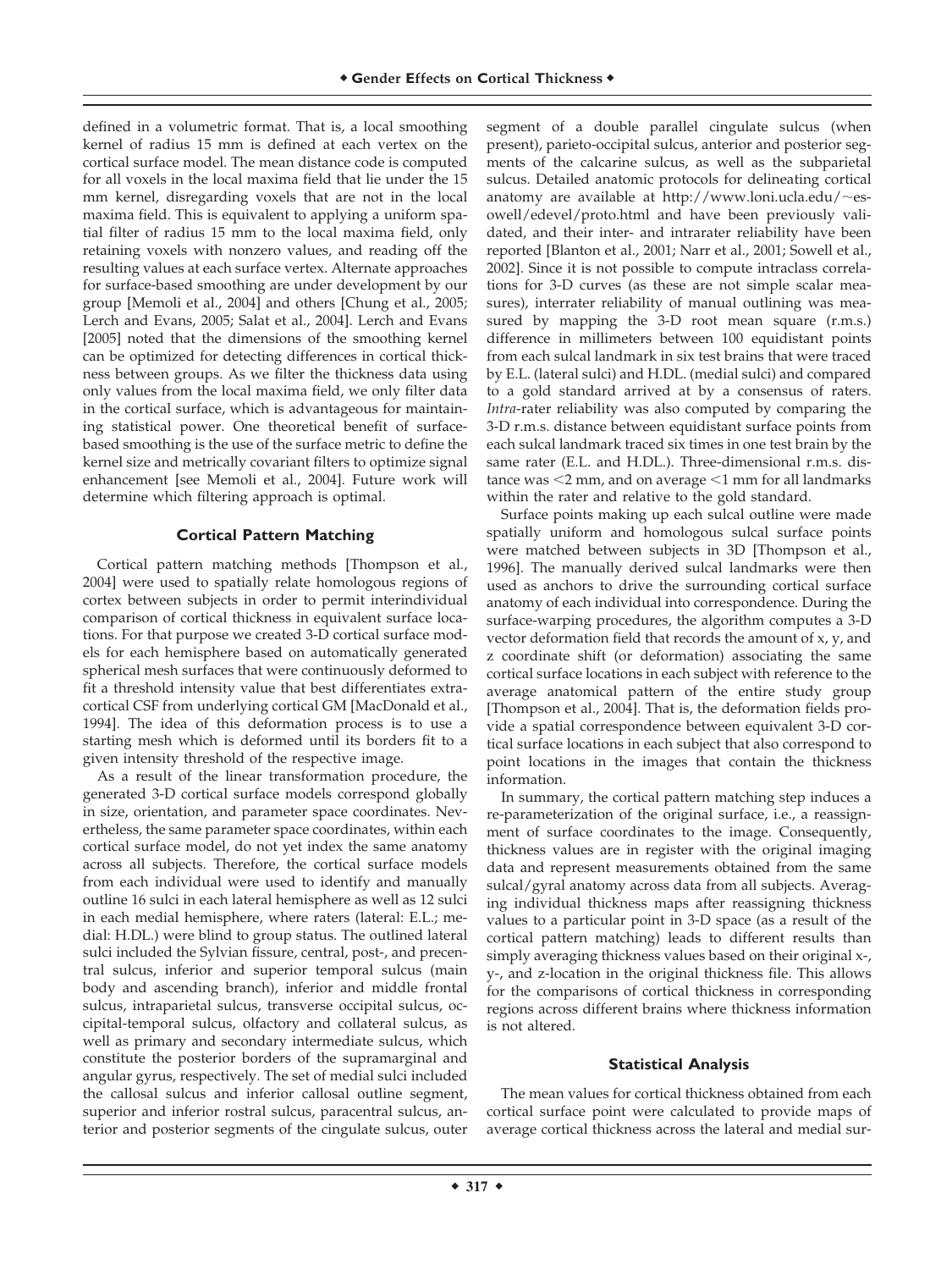**Luders et al.**



# **Figure 2.**

Average cortical thickness mapped for the whole sample  $(n = 60)$  in ICBM-305 space after using 12-parameter transformations (left) and after using 6-parameter transformations (right). The brain surface is color-coded according to the color bar, where thickness is shown in millimeters. Callosal, subcallosal, and midbrain regions have been excluded on the medial aspect of the surface.

faces. Importantly, in addition to our analyses on scaled brains (average ICBM-305 space using 12-parameter transformations), we examined cortical thickness in unscaled brains (average ICBM-305 space using 6-parameter transformations) to preserve the actual brain size of men and women while correcting for head alignment and tilt. Independent sample Student's *t*-tests were thus performed on scaled and unscaled data at each 3-D cortical surface location to assess the effect of gender on cortical thickness. Uncorrected twotailed probability values ( $P < 0.05$ ) from these tests were mapped directly onto the average cortical surface model of the entire sample, providing detailed and spatially accurate maps of local thickness differences between groups.

Given that statistical tests were made at thousands of cortical surface points and adjacent data points are highly correlated, permutation testing was employed using a threshold of  $P = 0.01$ , as in our prior work [Thompson et al., 2004]. For permutation testing, subjects were randomly assigned to either the male or female group 100,000 times and a new statistical test was performed at each cortical surface point for each random assignment. The number of significant results from these randomizations was then compared to the number of significant results in the true assignment to produce a corrected overall significance value for the uncorrected statistical maps, so that the statistical validity was verified even in the presence of correlations in the data.

Finally, in order to be able to relate our thickness findings to individual surface measurements, we calculated the surface area of the scaled (average ICBM-305 space using 12 parameter transformations) and unscaled mesh models (average ICBM-305 space using 6-parameter transformations). Scaled and unscaled cortical surface areas were compared between females and males using one-tailed two-sample *t*-tests.

## **RESULTS**

#### **Average Cortical Thickness**

Figure 2 shows the average distribution of scaled and

unscaled cortical thickness in standard 305 stereotaxic space for the whole sample. Average cortical thickness ranges from 1.5 to 3.4 mm on the lateral and medial brain surfaces (with slightly lower peaks on the upper end of thickness values in unscaled data). In both scaled and unscaled data the lowest cortical thickness on the lateral and medial surfaces appears to be located in superior portions of the postcentral gyrus and surrounding the occipital poles. The highest cortical thickness on the lateral surface seems to be located in the temporal lobes, mainly in anterior parts of the superior temporal gyrus and posterior parts of the medial and inferior temporal gyri. Higher thickness was also detected on the medial surface in the frontal lobe and covering anterior portions of the cingulate gyrus as well as partly extending into the parietal lobe in scaled data. The distributional pattern of scaled and unscaled average cortical thickness seems to be similar in males and females (not shown).

## **Gender Differences of Cortical Thickness**

Statistical analyses revealed significantly increased cortical thickness in women compared to men after interindividual differences in brain size had been removed by transforming images into standard ICBM-305 stereotaxic space using 12-parameter transformations (Fig. 3, left panel). Importantly, no regions with significantly increased cortical thickness were observed in males. Similarly, when the actual brain sizes of men and women were preserved (using only 6-parameter (rigid-body) transformations into ICBM-305 space), we revealed the same pattern and general direction of gender differences in cortical thickness, albeit significance was much less pronounced. A small cortical region in the left lateral temporal lobes showed increased thickness in males (Fig. 3, right panel). Permutation tests were highly significant for the comparison of thickness between males and females for scaled (left hemisphere:  $P \leq 0.00001$ ; right: *P*  $\leq$  0.00002) and unscaled data (left hemisphere: *P*  $\leq$  0.00268; right:  $P \le 0.01389$ ), indicating that the observed gender effects do not occur by chance, and that thickness is greater in women than men, regardless of scaling.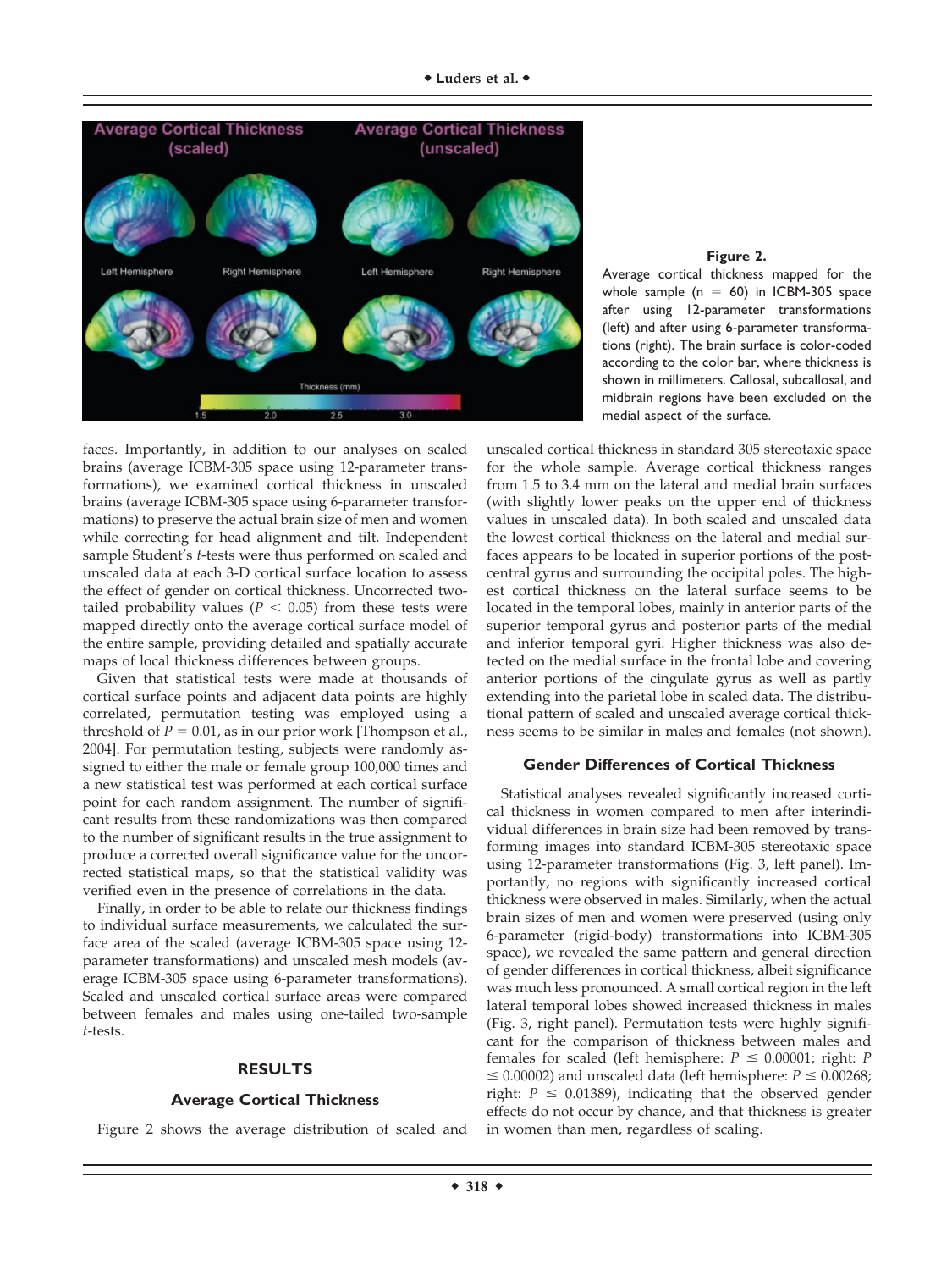

#### **Figure 3.**

Uncorrected statistical maps of gender differences in cortical thickness in ICBM-305 space after using 12-parameter transformations (left) and after using 6-parameter transformations (right). The color bar encodes the *P*value associated with the *t*-tests of cortical thickness performed at each cortical surface point. All colored cortical regions indicate statistically significant differences. All gray-shaded regions are not significantly different between males and females.

Brain regions demonstrating significantly higher cortical thickness in women in scaled data appear to be spread over the whole lateral brain surface and can be detected in all four lobes in each hemisphere, with temporal regions being least different. While increased female thickness in occipital and parietal lobes appears to be equally pronounced in the left and right hemisphere, gender differences are more prominent in the left frontal lobe than in the right. Similarly, the gender effect is stronger in the left hemisphere on the superior surface of the brain close to midline. In contrast, anterior portions of the temporal lobe demonstrate a stronger effect in the right hemisphere. Gender differences on the medial surfaces are less pronounced, but are evident. The most spatially extended and significant areas with sex differences were identified in the cingulate gyrus, paracentral lobe, and medial frontal lobe. Here differences in the left hemisphere were more pronounced than in the right.

In unscaled data, increased female thickness on the lateral surface was restricted bilaterally to superior pre- and postcentral regions, the occipital lobe, the most anterior tip of the temporal lobe, and predominantly in the vicinity of the left inferior and superior frontal gyrus. A very small region in the left posterior temporal lobe (surrounding the border between medial and inferior temporal gyrus) showed significantly increased thickness in male brains. Again, gender differences on the medial surfaces seem to be more concentrated in the left hemisphere, with the largest regions of increased female thickness in the paracentral lobe. Increased thickness in females in the right hemisphere was distributed

more diffusely, with the most pronounced differences in occipital regions and surrounding the border between the precuneus and paracentral lobe.

The scaled surface areas of the cortex were significantly larger in females compared to males ( $P < 0.007$ , females:  $1,051.41 \pm 42.75 \text{ cm}^2$ , males:  $1,026.07 \pm 34.24 \text{ cm}^2$ ) after transforming images into standard ICBM-305 space by applying 12-parameter transformations. In contrast, males had significantly larger cortex areas when comparisons were made without scaling brains ( $P < 0.0001$ , females: 811.13  $\pm$  45.57 cm<sup>2</sup>, males: 870.64  $\pm$  56.56 cm<sup>2</sup>).

## **DISCUSSION**

We used an automated method to measure thickness across the cortex to characterize the average profile of cortical thickness distributions and to investigate differences between men and women in a well-matched sample of young and healthy adults. Given that allometric relationships have been demonstrated between brain volume and cerebral substructures [Jancke et al., 1997, 1999; Steinmetz et al., 1996], our analyses also extend previous findings concerning whether brain size normalizations affect the presence and direction of observed gender differences in cortical thickness.

## **Average Cortical Thickness**

The results from this study indicate a heterogeneous distribution of cortical thickness, with different cortical regions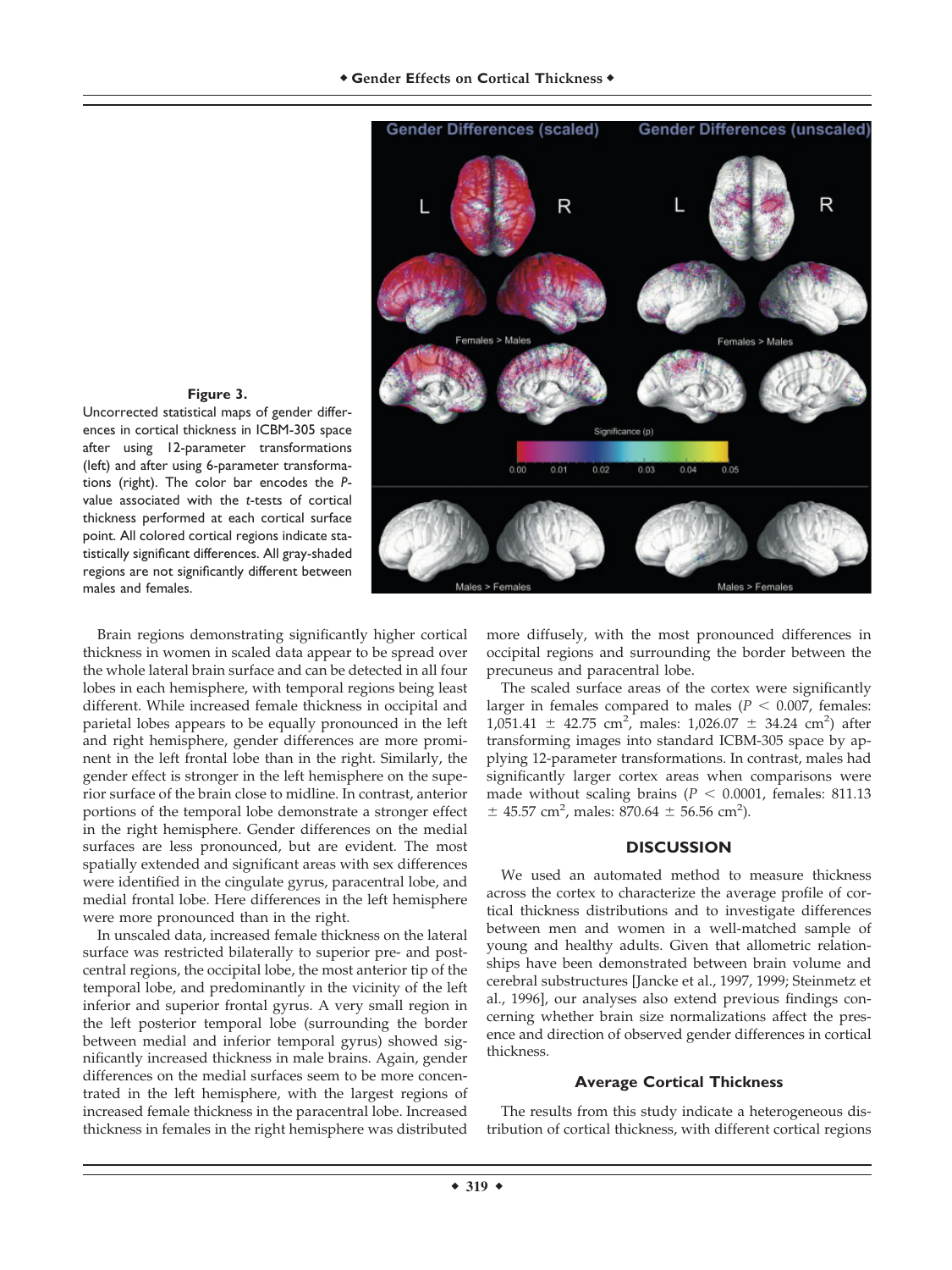exhibiting different thickness values ranging from 1.5–3.4 mm. These findings agree with previous reports of average thickness of 1.5–2.8 mm [Kuperberg et al., 2003], 2.0 –3.3 mm [Conel, 1967], 1.0-4.5 mm [Fischl and Dale, 2000], 2.0-4.5 mm [Narr et al., 2004], 1.5–5.5 mm [Sowell et al., 2004], and 2.13–2.26 [Salat et al., 2004]. Of note, several previous analyses revealed thicker cortex in the temporal poles than in more posterior temporal regions [Sowell et al., 2004; Narr et al., 2004]. Our data do not confirm those previous reports where the cortex on the temporal poles is clearly thinner. One reason for this discrepancy in findings could be that areas of the cortex that are closed to the sinuses (such as the temporal poles, etc.) are prone to susceptibility artifacts, which can lead to a loss of contrast-to-noise in the temporal poles. Other brain regions are in line, in terms of minimum and maximum thickness, with others in the literature. For example, our findings of lowest thickness in primary visual regions agree with the results of von Economo [1929], Fischl and Dale [2000], Kruggel et al. [2003], Sowell et al. [2004], Narr et al. [2004], and Memoli et al. [2004]. Similarly, our findings of lowest thickness in somato-sensory regions correspond with reports by Kabani et al.[2001], Fischl and Dale [2000], Kruggel et al. [2003], Sowell et al. [2004], Narr et al. [2004], and Memoli et al. [2004]. Moreover, the present study revealed highest thickness in medial frontal regions that also agree with results by Fischl and Dale [2000] and Kuperberg et al. [2003]. With regard to the validation of the method, thickness analyses using independent samples in our lab [Narr et al., 2004; Sowell et al., 2004] have revealed spatial distributions of cortical thickness that agree with those based on postmortem analyses [von Economo, 1929]. Furthermore, thickness maps generated through the same approach as in the present study have been shown to be stable over time in validation studies using short-interval repeat scanning of multiple subjects [Sowell et al., 2004].

Our findings of lower average thickness values in unscaled data in the whole study group supports the assumption that cortical thickness is slightly increased through the normalization procedure using 12-parameter registrations. That is, if we scale our male and female brains to the ICBM-305 template—an average of 305 individual brains with blurred edges that therefore possess larger template dimensions than any individual brain—we increase the number of voxels that will be later classified as GM. Since scaling is a uniform procedure, the numbers of GM voxels along the cortical surface and the thickness of the cortex are both increased. Thus, scaling affects both the thickness of male and female cortices, but to a higher extent the latter group because of their typically smaller brain dimensions. In fact, extracting the scaling factor (SF) from our transformation files supports this postulation: brain size was increased on average by 27% during affine normalization, where female brains were scaled more than male brains (female SF: 1.358; male SF: 1.178).

## **Gender Differences in Cortical Thickness**

After interindividual differences in brain size had been removed by applying linear 12-parameter transformations,

numerous cortical regions showed increased cortical thickness in females compared to males, while we did not detect any region showing significantly increased thickness in males. Most interestingly, when the actual brain sizes of men and women were preserved (using only 6-parameter transformations into ICBM-305 space), we revealed the same pattern and direction of gender differences in cortical thickness, albeit the effects were much less pronounced and a small region in the temporal lobe showed significantly increased thickness in male brains. The observed larger cortical thickness in female brains may be related to our findings of larger cortical surface areas in females in scaled brains, although this relationship is clearly absent in unscaled data, where gender differences in surface area were reversed. These findings agree with previous reports, where unscaled surface areas were documented as larger in males [Nopoulos et al., 2000; Pakkenberg and Gundersen, 1997; Salat et al., 2004]. After controlling for cerebral volume, however, women were reported to have somewhat greater surface area measures, although this did not reach statistical significance [Nopoulos et al., 2000].

## *Scaled vs. unscaled data*

Linear or nonlinear transformations of the data (required to fit the dimensions of a template) alter gender differences in cortical GM density and thickness. Understanding the effects of regional anatomic normalization on these differences has always been a challenging issue. Here we show that scaling of the data modulates the structural outcomes to some extent without significantly changing the overall direction of the gender effect. Given that one implicit function of scaling data is to correct for individual brain sizes, and given that female brains are, on average, smaller than male brains, we expected the measured cortical thickness to increase by more in females than in males by correcting for the females' smaller brain volumes. Our observations of stronger regional effects of increased thickness in females in scaled data confirmed this assumption.

However, exaggerated female thickness in scaled imaging data may also be attributable to allometric power laws, with disproportionate increases occurring in cortical thickness as compared to brain volume, as demonstrated for several brain structures [Jancke et al., 1997, 1999; Steinmetz et al., 1996]. That is, normalizing data using affine transformation might lead to disproportionate increases of cortical thickness relative to the increase that would be expected for a brain of a larger volume. Surprisingly, although several studies have examined normalized (scaled) data to control for different brain sizes between subjects, the issue of how spatial normalizations alter group differences in morphological features has been largely neglected. VBM and some former sulcal pattern matching approaches have typically employed scaled data (without systematically evaluating the effect of scaling). However, if the true relation between cortical thickness (or GM) and brain volume is sublinear or superlinear (i.e., increases more slowly or quickly than linearly with brain volume), then a linear stereotaxic correction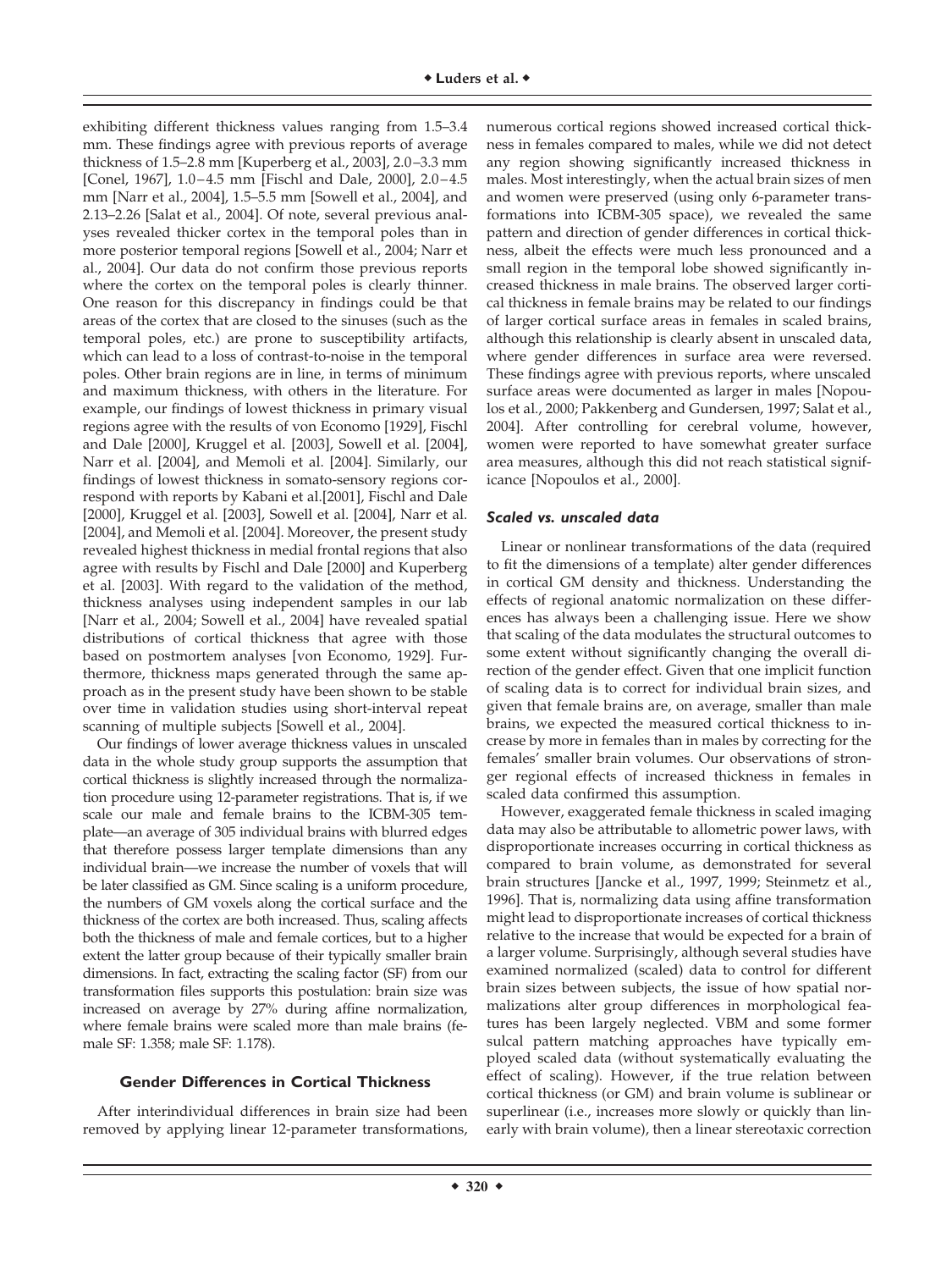(scaling) will leave differences in the data that in principle might be related to brain scale. As a result, morphometric differences that were detected and reported based on scaled data do not necessarily reflect true differences between groups after "taking individual brain volumes into account." Clearly, future studies are needed to better model the possibly nonlinear relation between cortical thickness and brain volume, making it easier to identify the residual effects of gender.

A related issue is that some methodological approaches, for example, studies using VBM, evaluate group differences by filtering out the influence of scaling on GM measurements subsequent to the normalization procedure. That is, the intensity values in the normalized segmented images are modulated by the Jacobian determinants [Ashburner and Friston, 2000; Good et al., 2001a,b] to test for differences in absolute GM volumes (in contrast to relative GM volumes without the volume-preserving step). Interestingly, Good et al. [2001a] detected higher *relative* GM volumes in females only, while both females and males showed regions of higher *absolute* GM volume (as a consequence of the volumepreserving step). Thus, analyzing thickness in scaled data (like in VBM without the volume preserving step) and unscaled data, thickness findings may parallel GM findings. Nevertheless, we detected a similar pattern and direction of gender effects, with females showing greater cortical thickness in several brain regions regardless of whether the data were scaled or unscaled (albeit gender differences were less pronounced and one small cortical region in the lateral temporal lobes showed greater thickness in males in unscaled data). Although cortical thickness and GM constitute different biological measures, they are related [Narr et al., 2004]. Thus, VBM results of larger relative GM volume in females, and larger absolute GM volume in both genders (as opposed to larger thickness in females in scaled and unscaled data) might be attributable to the fact that the volume-preserving step in VBM does not adjust for the possibility of a power law (which can cause artifactual differences). Consequently, comparing VBM results with findings of other computational image analysis approaches may also be the focus of future studies.

# *Correspondence with other gender-specific findings*

Both measures of GM density/concentration and cortical thickness might reveal features that are associated with the underlying cytoarchitecture. Notwithstanding, in contrast to the analysis of signal-based GM density, the measurement of cortical thickness provides us with an additional dimension of the morphology of the cortex not directly captured by point or sphere measures of signal intensity changes. Consequently, findings from previous GM studies and our present thickness results are only partially comparable, although prior studies report significant positive correlations across all cortical locations, with the exception of the temporal poles [Narr et al., 2004]. Nonetheless, our findings of regionally increased cortical thickness in females correspond to some earlier reports of increased GM volume (bilateral

superior temporal lobe, central sulci, inferior frontal gyri, right inferior parietal and cingulate gyri) and GM concentration (bilateral frontal and parietal cortical mantle, banks of the cingulate) in a voxel-based analysis [Good et al., 2001a]. Finally, our results concur with some reports of regionally increased GM and/or cortical volumes in females in the dorsolateral prefrontal cortex [Schlaepfer et al., 1995], precentral gyrus, fronto-orbital and superior frontal cortex [Goldstein et al., 2001], inferior frontal cortex [Harasty et al., 1997], superior temporal gyrus [Harasty et al., 1997; Schlaepfer et al., 1995], parietal lobe [Nopoulos et al., 2000], and cingulate sulcus [Paus et al., 1996] as revealed through ROI (region of interest) analyses of cerebral lobes, parcellated units of the cortex or selected brain slices. There are numerous methodological differences between prior studies (e.g., using postmortem vs. imaging data and measuring GM volume vs. concentration or thickness), so our gender-specific thickness findings are not fully comparable with previous reports. However, we think it is of great interest that other automated whole-brain approaches [Good et al., 2001a] did not reveal any cortical region of increased GM concentration in men compared to women, corroborating the present results with respect to cortical thickness in scaled data. Furthermore, there is agreement between our findings of regionally increased cortical thickness in females and earlier reports of larger overall cortical volumes relative to cerebrum size in women compared to men [Goldstein et al., 2001], overall higher GM percentages or proportions in the female brain [Gur et al., 1999; Luders et al., 2002], as well as increased female cortical complexities [Luders et al., 2004].

A finer gyrification pattern in the female brain might result in increased partial volume effects, which could appear as thicker cortex in MRI. However, the thickness mapping approach is somewhat immune to partial volume effects for two reasons. First, the partial volume classifier used for GM segmentation in the present study [Shattuck et al., 2001] is one of several classifiers in which the tissue class probabilities are estimated using a Gaussian mixture model. Specific densities are fitted for the mixed GM/WM and GM/CSF tissue classes that could be present in more voxels in brains with a finer fissuration pattern. Notwithstanding, the total amount of GM should be estimated accurately, as the partial volume class is modeled explicitly from the intensity histogram of each dataset. Second, the supersampling of the data, before the thickness is measured, allows fitting of the intensities at the GM/WM interface at slightly finer resolution, so that each voxel should be classified more accurately. Finally, it is also possible that thickness and complexity are correlated for biological reasons rather than those due to image rasterization. In a separate sample of 40 normal subjects, who were controls for a study of Williams syndrome, we noted that individual differences in cortical complexity were correlated with cortical thickness in a broad right hemisphere region, including limbic, primary sensorimotor, visual, and perisylvian cortices [Thompson et al., 2005]. They were not associated in the left hemisphere in normal subjects or in either hemisphere for Williams syn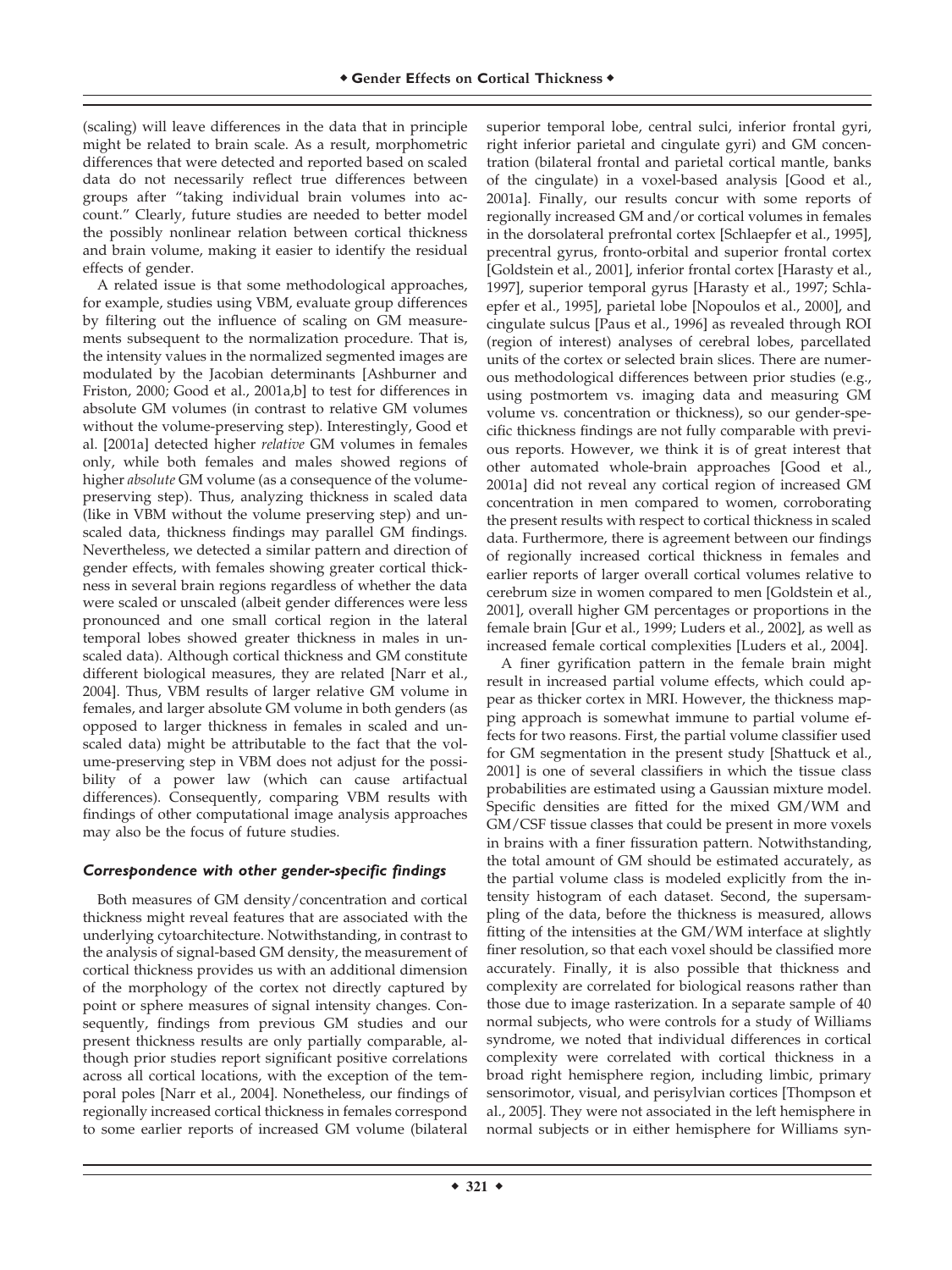drome subjects. Interestingly, although Williams syndrome subjects had overall greater complexity, they had less GM and thinner cortices overall. There is, therefore, no simple relationship between thickness and complexity, and careful study of these measures in larger samples is warranted.

Contrasting with our present findings of larger thickness in females, some previous analyses revealed a trend toward larger thickness in males [Pakkenberg and Gundersen, 1997; Salat et al., 2004]. Others, in turn, suggested that cortical thickness is similar in men and women [Nopoulos et al., 2000; Rabinowicz et al., 1999]. Thus, it is possible that thickness differences in males and females, as observed in the present study, might be due to different maturation rates or differences in cortical thinning at that particular age range sampled. Several studies have revealed significant sex by age interactions, with males having more prominent agerelated brain atrophies than females [De Bellis et al., 2001; Good et al., 2001b; Murphy et al., 1996]. Nevertheless, some of these findings were conducted on samples with age ranges not applicable to the present study (e.g., 7–17 years), or based on morphometric measurements different from cortical thickness (e.g., CSF, GM). In addition, there exist conflicting results with respect to the region of decline [Cowell et al., 1994; Good et al., 2001b; Murphy et al., 1996; Xu et al., 2000]. Interestingly, a study designed to investigate age and gender effects on cortical thickness in particular detected no significant age by gender interactions, and men and women showed a similar degree of global thinning [Salat et al., 2004]. Moreover, as observed in the latter thickness study, cortical thinning was not apparent before the third decade, while gender effects in the present study were detected on subjects in their mid-20s, where male and female groups were closely age matched and standard deviations were small. Longitudinal studies (with one imaging session when subjects are in their mid-20s) remain to be conducted to empirically establish the impact of age on our genderspecific findings with respect to cortical thickness. At this point it seems rather unlikely that different stages of cortical thinning in male and female brains of subjects in their mid-20s are responsible for the observed gender effects.

## *Possible implications of gender-specific findings*

The MRI signal strength and thus the measurement of cortical thickness is related to cellular characteristics such as cell packing density, myelination, cell size, and number of cortical neurons [Eickhoff et al., 2004; Kruggel et al., 2003]. If regional cortical thickness is associated with those microstructural factors, an increased thickness in females may have functional significance, especially in those regions that seem to show a clear sexual dimorphism favoring women in the absence of data scaling. They may also account for gender-specific abilities and/or behavioral differences between men and women, given that correlations have been found between GM and IQ, as well as spatial and verbal performances [Gur et al., 1999; Haier et al., 2004; Thompson et al., 2001]. A direct or indirect relationship between the regional thickness at a particular cortical location and the

functional organization and outcome mediated by this region may occur if increased thickness reflects a regionally increased number of cortical neurons. Increased numbers of cortical neurons in functional units might be advantageous by contributing to an efficient processing of ingoing and outgoing information. However, given that negative relationships between cell density and layer thickness have been reported in deep cortical layers in some regions [Chance et al., 2004; Gittins and Harrison, 2004], a decreased cortical thickness might not be entirely caused by reductions in neuronal numbers. Furthermore, as discussed in earlier reports [Sowell et al., 2003, 2004], decreased cortical thickness might also result from myelin deposition in the cortical neuropil, smaller neuronal sizes and/or densities. Those morphologic features at the microscopic level might increase the signal intensity in certain cortical regions in male brains, which in turn would lead to the measurement of lower cortical thickness in men. In this case, less cortical thickness is not necessarily functionally disadvantageous. However, there does not appear to be any evidence to suggest that myelination is different between males and females, and previous reports instead indicate an increased rather than a decreased number and density of cortical neurons in men [Pakkenberg and Gundersen, 1997; Rabinowicz et al., 1999], although observations of increased cell packing density or number of neurons per cortical unit in women also exist [Witelson et al., 1995]. Clearly, further research unscrambling the relationships between cerebral micro- and macrostructure as well as cognitive functioning is necessary before we can relate our regional findings of increased cortical thickness in females to specific cellular differences, genderspecific abilities, and/or particular behavioral differences between men and women.

Increased cortical thickness in female brains might accompany similar or approximately equal numbers of cortical neurons in larger male and smaller female brains. Thus, it is also probable that there is no clear functional correlate to the increased regional thickness of the cortex in the female brain other than neuronal compensation. The assumption of approximately equal numbers of neurons seems to conflict with postmortem analysis, where more neurons were found in the cortex of male brains [Pakkenberg and Gundersen, 1997; Rabinowicz et al., 1999]. However, given that such histological estimations are based on tissue sections from a restricted number of cortical loci, neuronal numbers in the female cortex may be underestimated if female brains accommodate more cortex due to a higher folding complexity, as demonstrated recently [Luders et al., 2004]. Nonetheless, if increased cortical thickness simply reflects a reallocation of neurons in female brains (because of smaller brain sizes), then there remains the question of why thickness is only increased in certain regions of the female cortex and not evenly distributed (e.g., not in the temporal lobes).

With regard to the regional specificity of our findings, there might be a link to hormonal activity early in human development. The effect of testosterone and estrogen on the sexual differentiation of the brain has been examined pre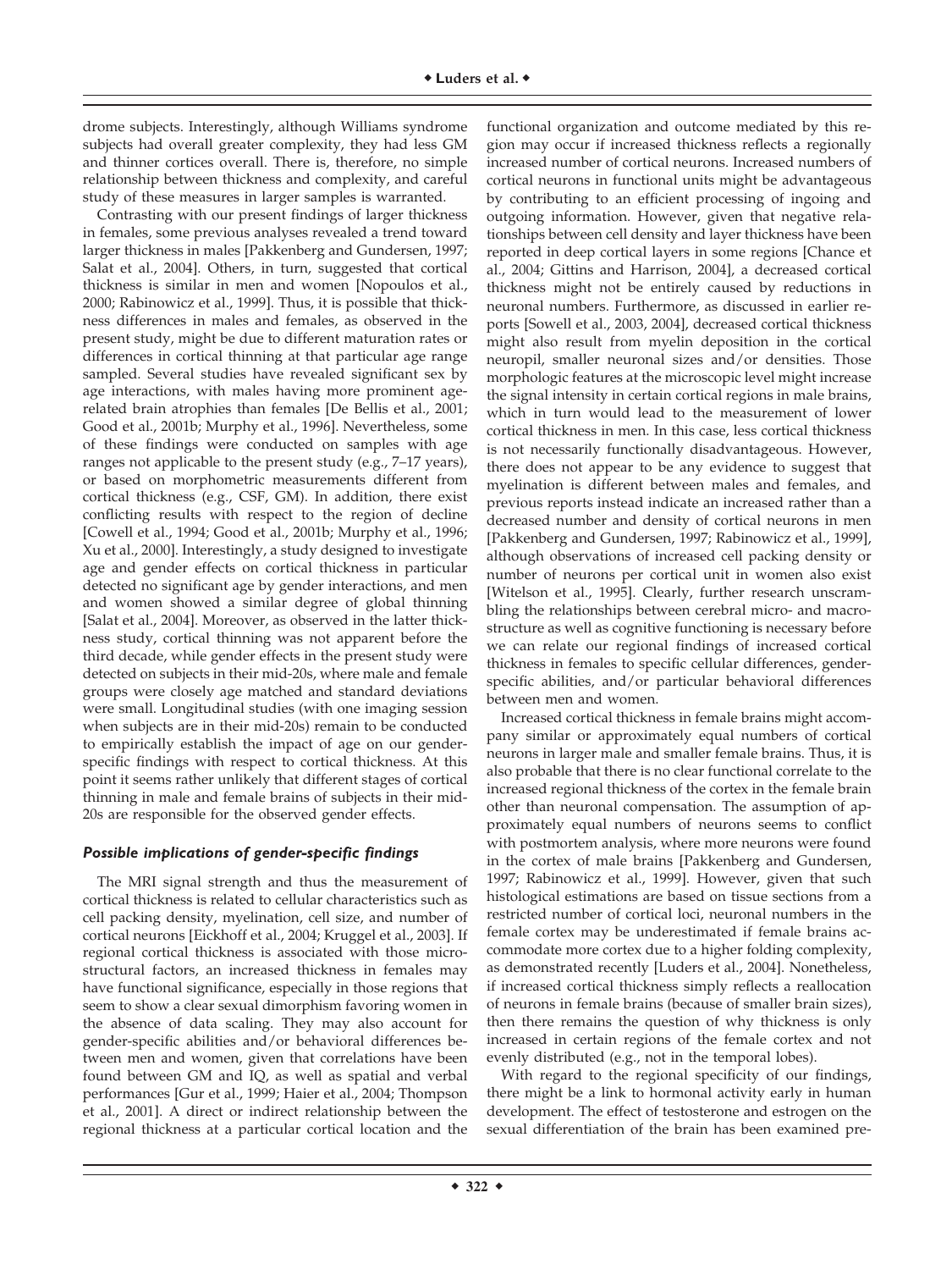dominantly in animals. Notwithstanding, we found an intriguing correspondence between our revealed regionally increased thickness in female brains and regions with high densities of sex steroid receptors identified from the animal literature [Goldstein et al., 2001]. As visualized by Goldstein et al., higher densities of estrogen receptors have been detected predominantly in superior frontal and fronto-orbital regions, surrounding the pre-, post-, and central sulci, the inferior parietal lobe, the occipital pole (lateral surface) and covering the cingulate, paracentral, and medial frontal gyrus (medial surface). In contrast, the temporal lobes are the most extended regions with developmentally low densities of estrogen receptors, which might be related to the apparent lack of sexual dimorphism in large regions of the temporal lobe in the present study. Further work is needed to reliably translate outcomes from cytoarchitectonical measures in animal studies to human brains [Goldstein et al., 2001]. But the striking correspondence between our thickness findings and hormonal receptor densities in animals might serve to generate hypotheses about the spatial organization of hormonal receptors in the postnatal human brain and its association with micro and macro structure in the adult brain. In addition to the modulating effect of sex steroids on genderspecific brain morphology, other factors have been suggested to direct the development and structural plasticity of the human brain, such as use-dependent influences like lifelong intensive training in specific cognitive or motor skills [Draganski et al., 2004; Gaser and Schlaug, 2003; Kochunov et al., 2003] and/or genetic influences [Thompson et al., 2001].

In conclusion, the present analysis revealed region-specific gender effects on the thickness of the cortex that might be associated with functional outcomes in which women perform or behave in general differently than men. Although gender-specific results were similar in scaled and unscaled data, spatial normalizations were shown to influence results, suggesting that these issues require attention in future studies.

#### **REFERENCES**

- Ashburner J, Friston KJ (2000): Voxel-based morphometry. The methods. Neuroimage 11:805– 821.
- Barta P, Dazzan P (2003): Hemispheric surface area: sex, laterality and age effects. Cereb Cortex 13:364 –370.
- Blanton RE, Levitt JG, Thompson PM, Narr KL, Capetillo-Cunliffe L, Nobel A, Singerman JD, McCracken JT, Toga AW (2001): Mapping cortical asymmetry and complexity patterns in normal children. Psychiatry Res 107:29 – 43.
- Chance SA, Tzotzoli PM, Vitelli A, Esiri MM, Crow TJ (2004): The cytoarchitecture of sulcal folding in Heschl's sulcus and the temporal cortex in the normal brain and schizophrenia: lamina thickness and cell density. Neurosci Lett 367:384 –388.
- Chung MK, Robbins SM, Dalton KM, Davidson RJ, Alexander AL, Evans AC (2005): Cortical thickness analysis in autism with heat kernel smoothing. Neuroimage. 25:1256 –1265.
- Conel JL (1967): The postnatal development of the human cerebral cortex. VIII. The cortex of the six-year child. Cambridge, MA: Harvard University Press.
- Courchesne E, Chisum HJ, Townsend J, Cowles A, Covington J, Egaas B, Harwood M, Hinds S, Press GA (2000): Normal brain development and aging: quantitative analysis at in vivo MR imaging in healthy volunteers. Radiology 216:672– 682.
- Cowell PE, Turetsky BI, Gur RC, Grossman RI, Shtasel DL, Gur RE (1994): Sex differences in aging of the human frontal and temporal lobes. J Neurosci 14:4748 – 4755.
- De Bellis MD, Keshavan MS, Beers SR, Hall J, Frustaci K, Masalehdan A, Noll J, Boring AM (2001): Sex differences in brain maturation during childhood and adolescence. Cereb Cortex 11:552– 557.
- Draganski B, Gaser C, Busch V, Schuierer G, Bogdahn U, May A (2004): Neuroplasticity: changes in grey matter induced by training. Nature 427:311–312.
- Eickhoff S, Walters NB, Schleicher A, Kril J, Egan GF, Zilles K, Watson JD, Amunts K (2004): High-resolution MRI reflects myeloarchitecture and cytoarchitecture of human cerebral cortex. Hum Brain Mapp 24:206 –215.
- Fischl B, Dale AM (2000): Measuring the thickness of the human cerebral cortex from magnetic resonance images. Proc Natl Acad Sci U S A 97:11050 –11055.
- Frederikse ME, Lu A, Aylward E, Barta P, Pearlson G (1999): Sex differences in the inferior parietal lobule. Cereb Cortex 9:896 – 901.
- Gaser C, Schlaug G (2003): Brain structures differ between musicians and non-musicians. J Neurosci 23:9240 –9245.
- Gittins R, Harrison PJ (2004): A quantitative morphometric study of the human anterior cingulate cortex. Brain Res 1013:212–222.
- Goldstein JM, Seidman LJ, Horton NJ, Makris N, Kennedy DN, Caviness VS Jr, Faraone SV, Tsuang MT (2001): Normal sexual dimorphism of the adult human brain assessed by in vivo magnetic resonance imaging. Cereb Cortex 11:490 – 497.
- Good CD, Johnsrude I, Ashburner J, Henson RN, Friston KJ, Frackowiak RS (2001a): Cerebral asymmetry and the effects of sex and handedness on brain structure: a voxel-based morphometric analysis of 465 normal adult human brains. Neuroimage 14:685– 700.
- Good CD, Johnsrude IS, Ashburner J, Henson RNA, Friston KJ, Frackowiak RSJ (2001b): A voxel-based morphometric study of ageing in 465 normal adult human brains. Neuroimage 14:21–36.
- Gur RC, Turetsky BI, Matsui M, Yan M, Bilker W, Hughett P, Gur RE (1999): Sex differences in brain gray and white matter in healthy young adults: correlations with cognitive performance. J Neurosci 19:4065– 4072.
- Haier RJ, Jung RE, Yeo RA, Head K, Alkire MT (2004): Structural brain variation and general intelligence. Neuroimage 23:425– 433.
- Harasty J, Double KL, Halliday GM, Kril JJ, McRitchie DA (1997): Language-associated cortical regions are proportionally larger in the female brain. Arch Neurol 54:171–176.
- Jancke L, Staiger JF, Schlaug G, Huang Y, Steinmetz H (1997): The relationship between corpus callosum size and forebrain volume. Cereb Cortex 7:48 –56.
- Jancke L, Preis S, Steinmetz H (1999): The relation between forebrain volume and midsagittal size of the corpus callosum in children. Neuroreport 10:2981–2985.
- Jones SE, Buchbinder BR, Aharon I (2000): Three-dimensional mapping of cortical thickness using Laplace's equation. Hum Brain Mapp 11:12–32.
- Kabani N, Le GG, MacDonald D, Evans AC (2001): Measurement of cortical thickness using an automated 3-D algorithm: a validation study. Neuroimage 13:375–380.